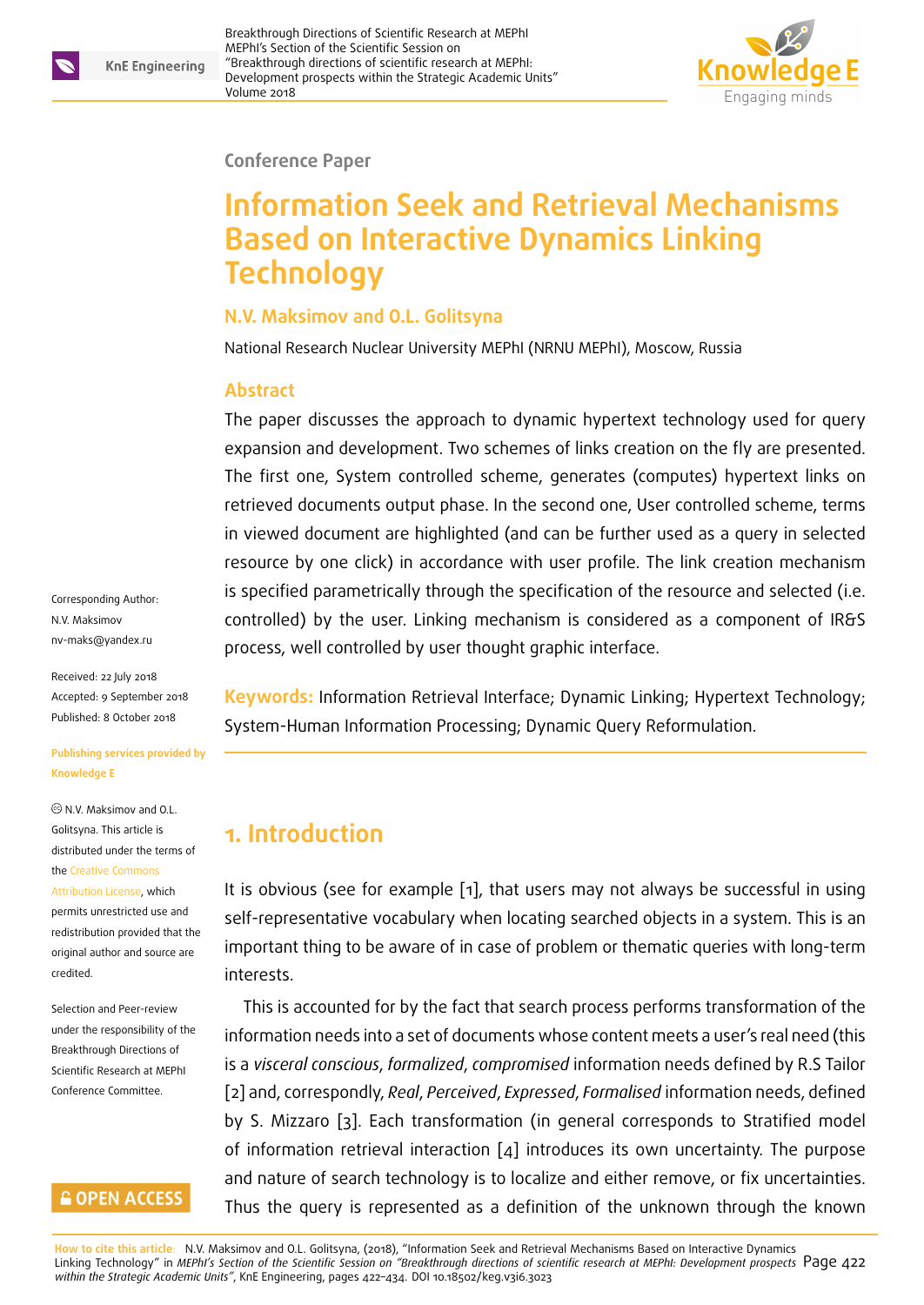concepts and relations of the object itself, if this supposed object exists (actually or hypothetically). Otherwise (if objects to be retrieved don't exist) query is represented via additions, i.e., concept and object relations that are associated with the object.

Furthermore, a machine retrieval as a process that comes down to selection via comparison of a generally hypothetical object with documents that are stored in a Data Base, is implemented via comparison of well structured descriptions, i.e., images. Machine search is based on the set-theoretic model: i.e., a set of documents defined on the basis of the set of terms that represent the "entry points" to the search array. The selection ("calculation" of the relevant documents set according to the criterion of issue) and ranking or clustering (in accordance with the measures of proximity, for example) are the main types of search operations.

Another feature deals with "working" images that are formed and used in the machine environment and the human mind. Machine images are normally created as a static set of attributes (a stable structure) to reflect the most typical properties. In human mind images are formed mostly due to actions and do not in fact exist without links. Machine selection is thus implemented according to precise criteria that exclusively correlate with the means (values) of properties, but image search in the human mind is always by means of associations, normally by the purposeful (assumed) use of a value.

This evolves into the concept of Information seek and retrieval in Context (IS&R) which concerns the interaction between Documents and IT platform in a Temporal context of (influenced by) socioorg manifestations, domains and tasks [5].

Therefore, IS&R systems should have a mechanism for expanding search process based on user's search interests mining and fixing.

In the simplest case, query adaptation is an attempt to expand the te[rm](#page-11-4)s or modify expression of the user's information needs. Six techniques are reviewed in [6] for obtaining terms for query expansion, which is classified in terms of whether they are user-focused or not and whether they are implicit or explicit: (1) *processing the user model*, which involves the implicit selection of terms from the user mi[nd](#page-11-5); (2) *processing aggregate usage information*, which involves implicitly obtaining terms from the query logs and/or documents; (3) *pseudo-relevance feedback (local analysis)*, which involves performing an initial retrieval round (that takes place behind the scenes) using the source query and then implicitly selecting expansion terms from the documents; (4) *global analysis*, which involves the implicit selection of expansion terms from a thesaurus, a knowledge source; (5) *(explicit) relevance feedback*, which requires the fact that the user explicitly provides relevance feedback about a number of documents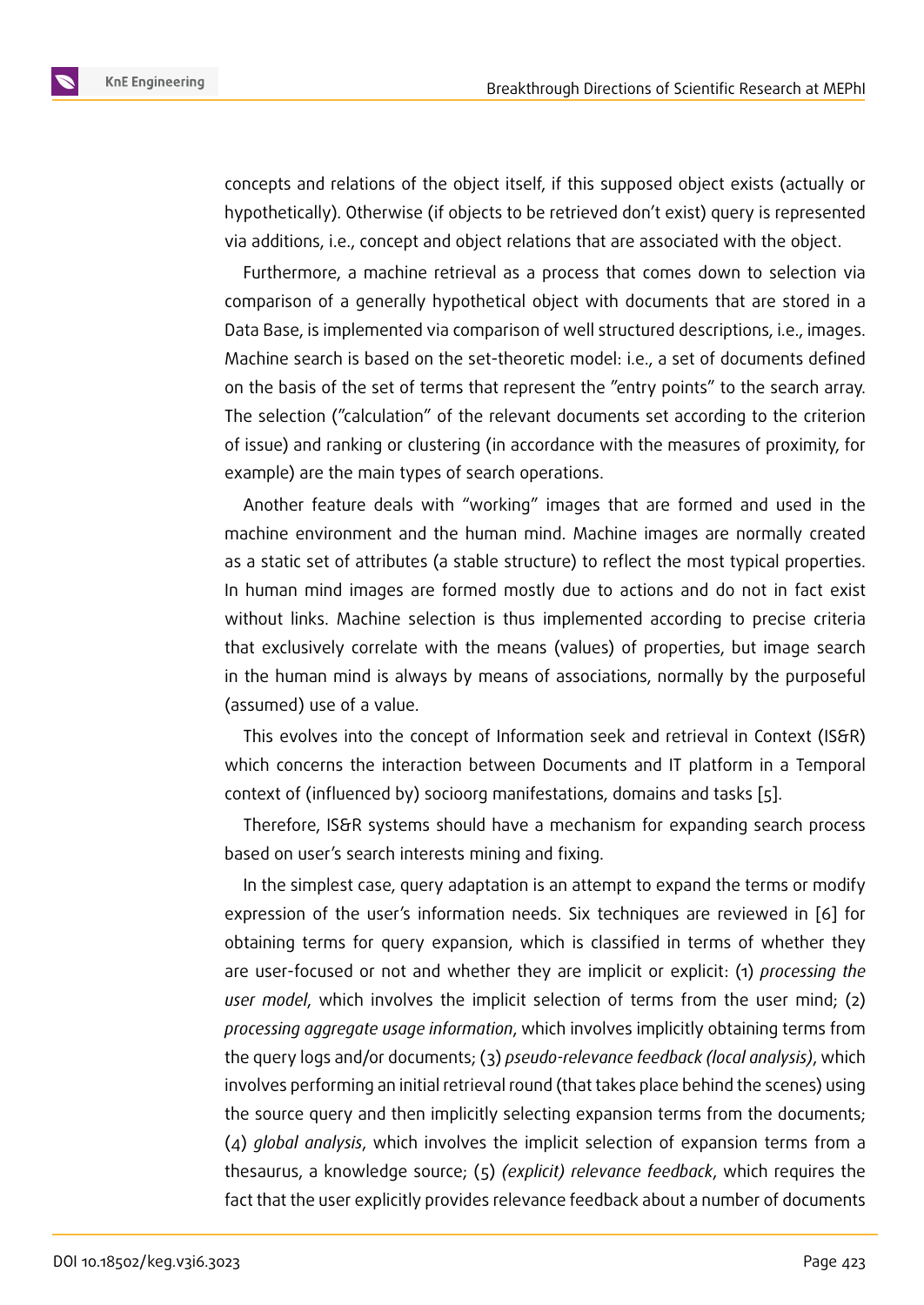from an initial set of retrieved results where documents marked as relevant are processed to obtain expansion terms; (6) *interactive query expansion*, which involves user interface that allows the user to explicitly select expansion terms from a candidate list of terms suggested by the system.

Summarizing these provisions, we can say that the main ways of development of the searching process are:

- modification and enrichment of a query expression, and the use of complementary search mechanisms;
- using alternative "entry points" in the search space: a search for names of authors, names of projects, etc. related to the topic of the query, for example;
- using other information resources (IR) by forwarding the query and query expression translation to the target resource language syntax.

These technologies are briefly presented below using the example of IS&R system xIRBIS (© 1992-2018) [7].

Reference tools supporting the query development process and created on the fly are the subject of this work. They are not the main search engine, because they are used situationally in q[ue](#page-11-6)ry formation and browsing processes. Such links are targeted at extracting of implicit and explicit user knowledge and information needs. In this approach links are inferred by the user-system interactions. We imply that interactive environment of IS&R is focused on formalized highly complicated cognition processes, characterized by non-linearity and unpredictability (it should be noted that due to this there are no means available in practice for measuring the actual performance of such mechanisms). In this search environment become more sophisticated: many functions including analytical moved to the client side. In such conditions a trivial reference mechanism becomes a universal management tool for complementary search functions.

Only reference tools that are targeted at query development will be considered in the paper. We will focus primarily on system-created links. We don't examine a static (predefined by author, for example) hypertext links. A link typology, mechanisms of links generation and use, corresponding control tools that are based on profiled resource specification, will be suggested.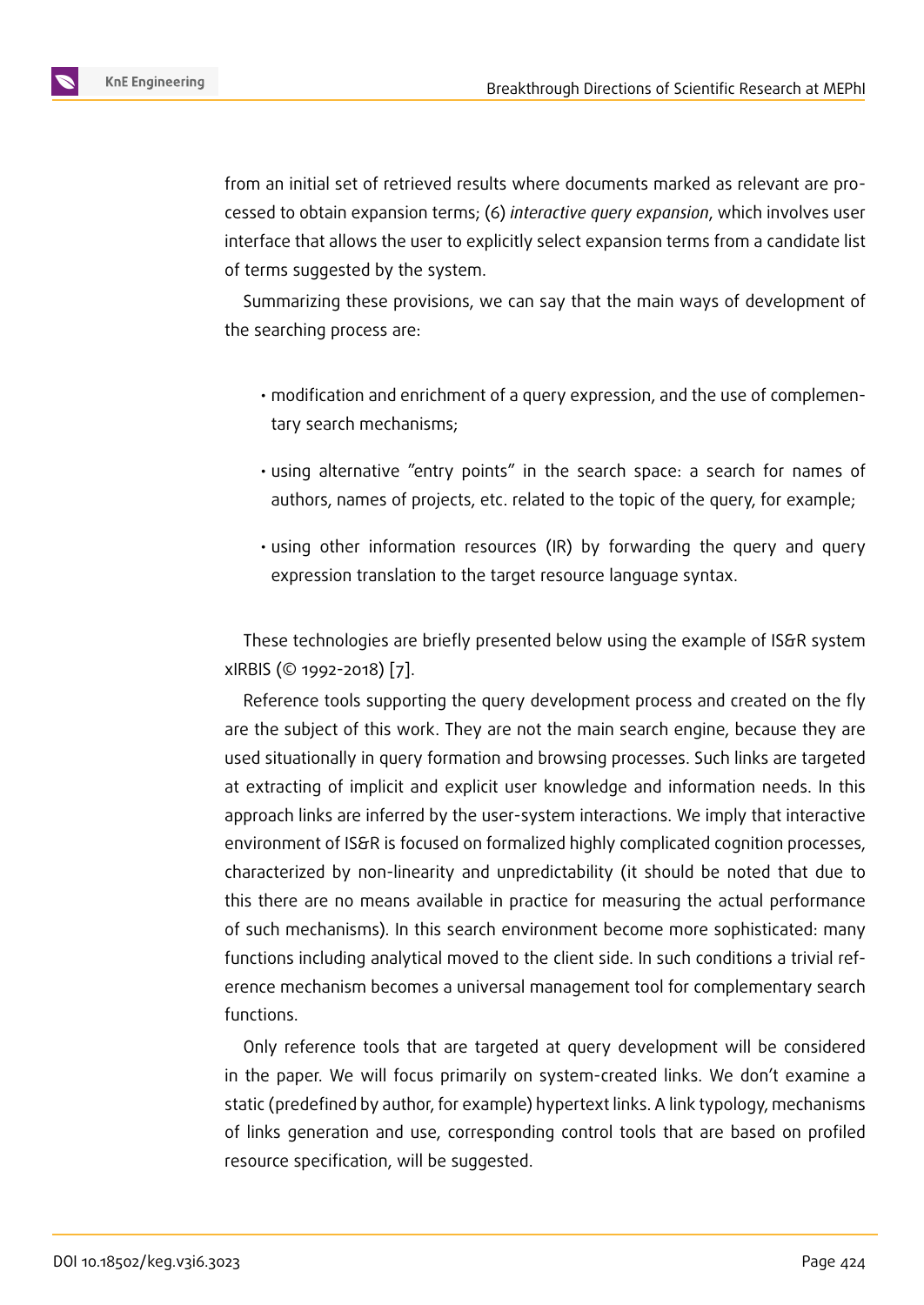# **2. Related Works**

Technology of links creation and use of query-based dynamic linking is not a new emerging trend.

Technology of dynamic linking based on query marking up directly on text while it is being formed for browsing was suggested in [8].

In [9] the topic objects are stored with textual data objects containing references to other topic objects. The textual data objects are string-correlated to the topic objects to determine which topic objects are referenced [in](#page-11-7) each textual data object. Hypertext links [ar](#page-11-8)e generated for each reference in the textual data objects. In [10] contextual links are created between the selected terms and target documents associated with the identified topics using the URLs for the documents in the contextual links. The target documents are selected by identifying topics that are associated wit[h, o](#page-11-9)r described by, the selected terms.

Some works [11–13] propose concept-based methods to refine and expand queries in order to improve search performance. These models, however, are concentrated on reformulation of given queries but not users' background knowledge.

The diverse [and](#page-11-10) [de](#page-11-11)veloped query expand technology deals with the conception of User profiles for personalized Web search [14]. A user profile is defined by Li and Zhong in [15] as the topics of interests relating to user information needs. They further categorize user profiles into two diagrams: the data diagram for the discovery of interesting registration data, and the inform[atio](#page-11-12)n diagram for the discovery of the topics ofi[nte](#page-12-0)rests related to information needs.

Finally, in [16] the effectiveness of generating personalized hypertext is connected with user information media (as integration space).

Advantages and disadvantages of dynamic hypertext analyzed in [17]. Arguments in favor of quer[y-b](#page-12-1)ased dynamic hypertext include: a simplified interface to search functionality, reduced authoring effort, and greater opportunity for customization based on the current user's interaction history or specific task context. Howev[er,](#page-12-2) disadvantages include computation of each link at run-time (instead of using stored, predefined links), which can be expensive in a large system with numerous users.

The flexibility of dynamic hypertext deals with respect to how links are created, computed, and selected. But it is clear, that one it creates new opportunities for personalized and customized information retrieval in general.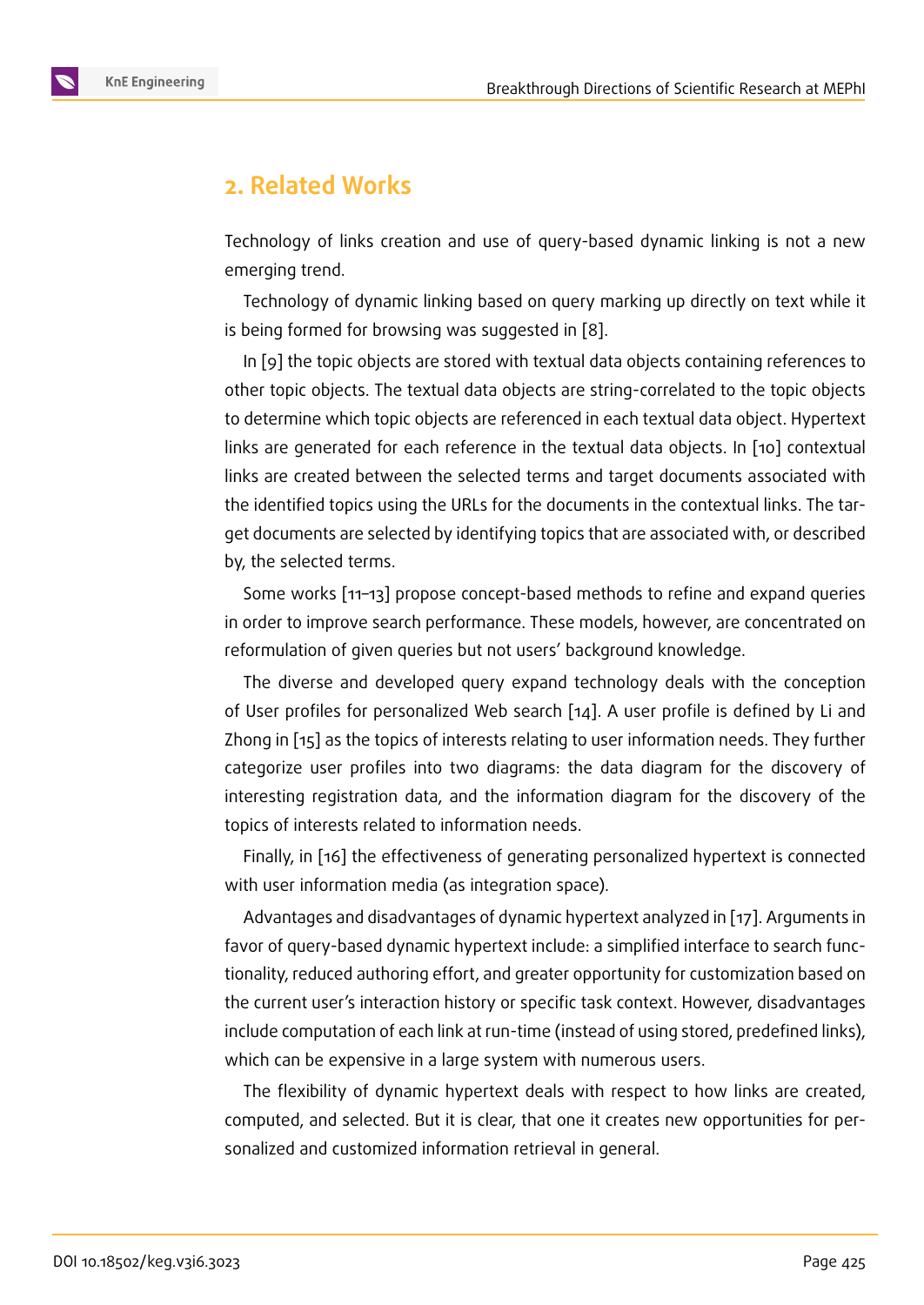

## **3. System Descriptions: Information Seek and Retrieval Features**

Let us briefly characterize the ability of an IS&R system xIRBIS for better understanding of the location and nature of the reference mechanisms.

xIRBIS is an example of IS&R system which operates on domain-specific corpora, where the system allows to search for academic and technical documentary publications for user's long-term interests.

Hybrid Search engines use two kinds of linguistic tool: pre-coordinated structures (taxonomies, dictionaries, etc.) that are adequate for well-defined information needs, and post-coordinated (key words, semantic networks) structures for all other cases.

Search technologies are built on mutual complementarity by explicit (Boolean or vector) and implicit models. Explicit technologies are used for user specified query expression. Implicit «clustered» technologies are based on the dynamic search query re-formulation by relevant feedback. This helps to select statistically significant document subsets, as well as «in-between» documents which contents may not be that significant but include some new information. Technologies of xIRBIS used a several complementary information retrieval Mechanisms are enumerated below:

- verbal search query in a natural language form, or in the form of expressions using Boolean and context operators;
- cluster searching for similar documents, a set of relevant documents, or searching by selected terms from relevant documents;
- using taxonomy filters pre-categorized structures by different kinds of aspects, objects, subjects areas;
- links static and/or dynamic generated hypertext links of selected terms in browsing document;
- using linguistic and conceptual resources dictionaries, thesauri, glossaries, typical search queries, etc.;
- using the time series dynamics searching a set of documents which periodic dynamics is similar for the dynamics of a master set.

Lexical analysis of documents in a resulting set helps in following rating of the possibility of practical use of their contents, also enrich the search query and extend the subject area vocabulary. In conjunction with the visualization tools of statistical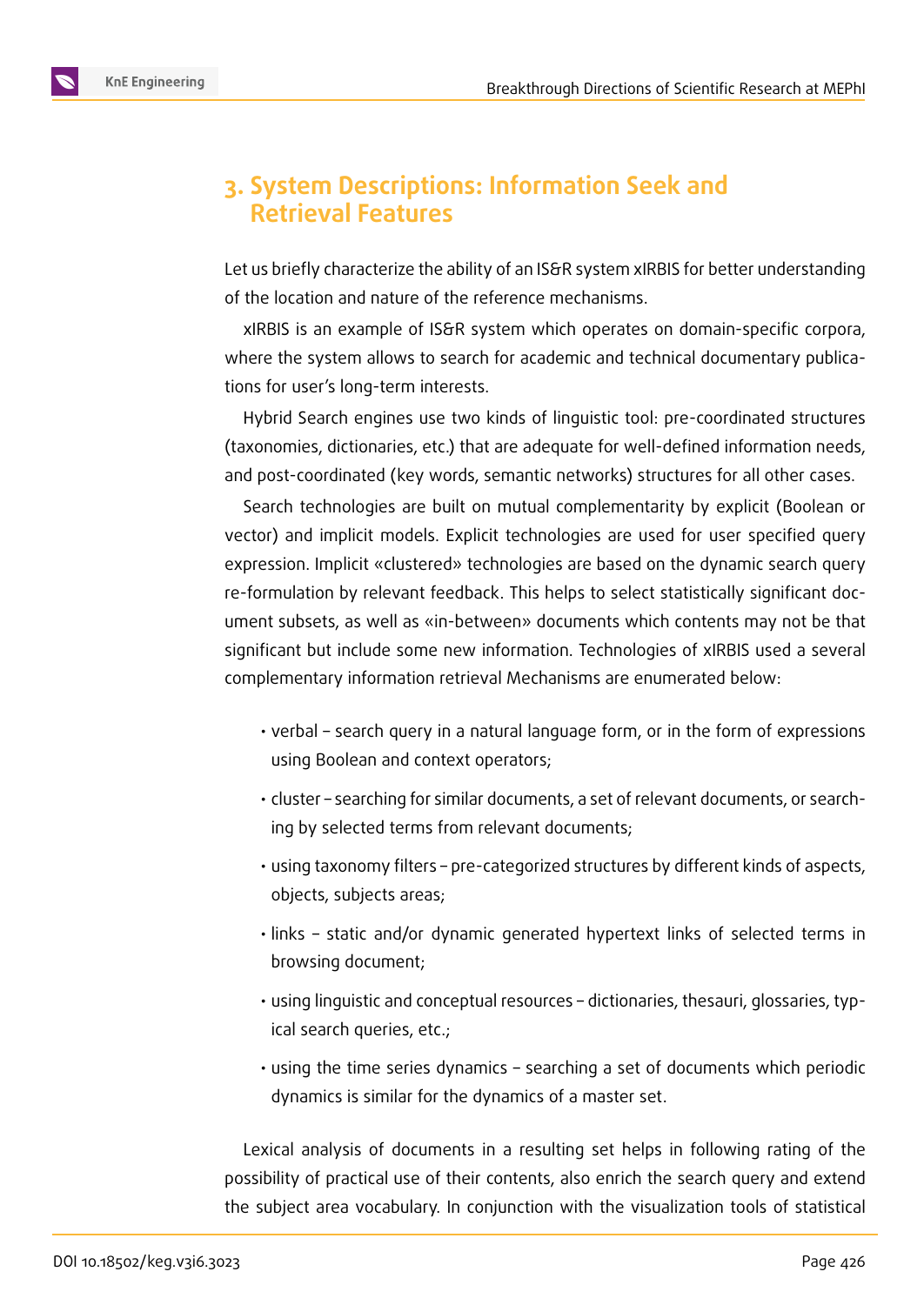analysis of the documentary flows and subsets (including the search for dependencies in the set of time series of publications) it provides the overall efficiency of the analysis.

Hierarchically organized structures [18] - Cognitive Tree, as called in xIRBIS, are used for personalized presentation of the information in the user profile. These structures are created by the user in a dynamic fashion and reflect his / her subject area personal vision. Moreover, each object is both [sta](#page-12-3)ndard, and individual vision of subject area. Such a view is integral due to the fact that it is implemented by objects as the level of resources (collections of documents, links to associated resources, etc.) and level of terminology (fragments of thesauri or subject heading, dictionaries).

Several complementary indexing technologies are used in the system. Typically, each document is classified in accordance with one or more classification engines and/or categories that are used for indexing in specific IR. For example, UDC, INIS, INION RAS, etc. In addition, the document is indexed by the search images based on key words – main concepts extracted from text. A list of descriptors (concepts relevant for thesaurus of corresponding subject area or specific for this document) stands out. Deep semantic relationships are reflected by the ontology. In the ontology, unlike a linear search image, the specific situation is presented in a connected form. Moreover, a set of standards, so-called functional relations are usually limited by taxonomy of relations that is determined on the basis of the functional domain model. Building of ontologies on the basis of NL-texts, i.e., the formation of connections between the selected text in the concepts is based on the transformation of linguistic relations in functional [19].

Because of this, it will provide a suitable search trajectory and an opportunity to find new depen[de](#page-12-4)ncies for knowledge.

## **4. Hypertext Typology and Interactive Search Features**

It should be noted that due to the nature of Web-interfaces, many functions of search engines are implemented by means of hypertext links.

Different forms of link types are dependent on how and when a query is constructed. In [20] the taxonomy of functional link types can be empirically derived by involving actual hypertext users who were asked to rank the types according to their perceived usefulness. However, it must be noted that such typology is more likely useful for ont[olo](#page-12-5)gy presentation of subject area with functional links as details of a particular object or a process.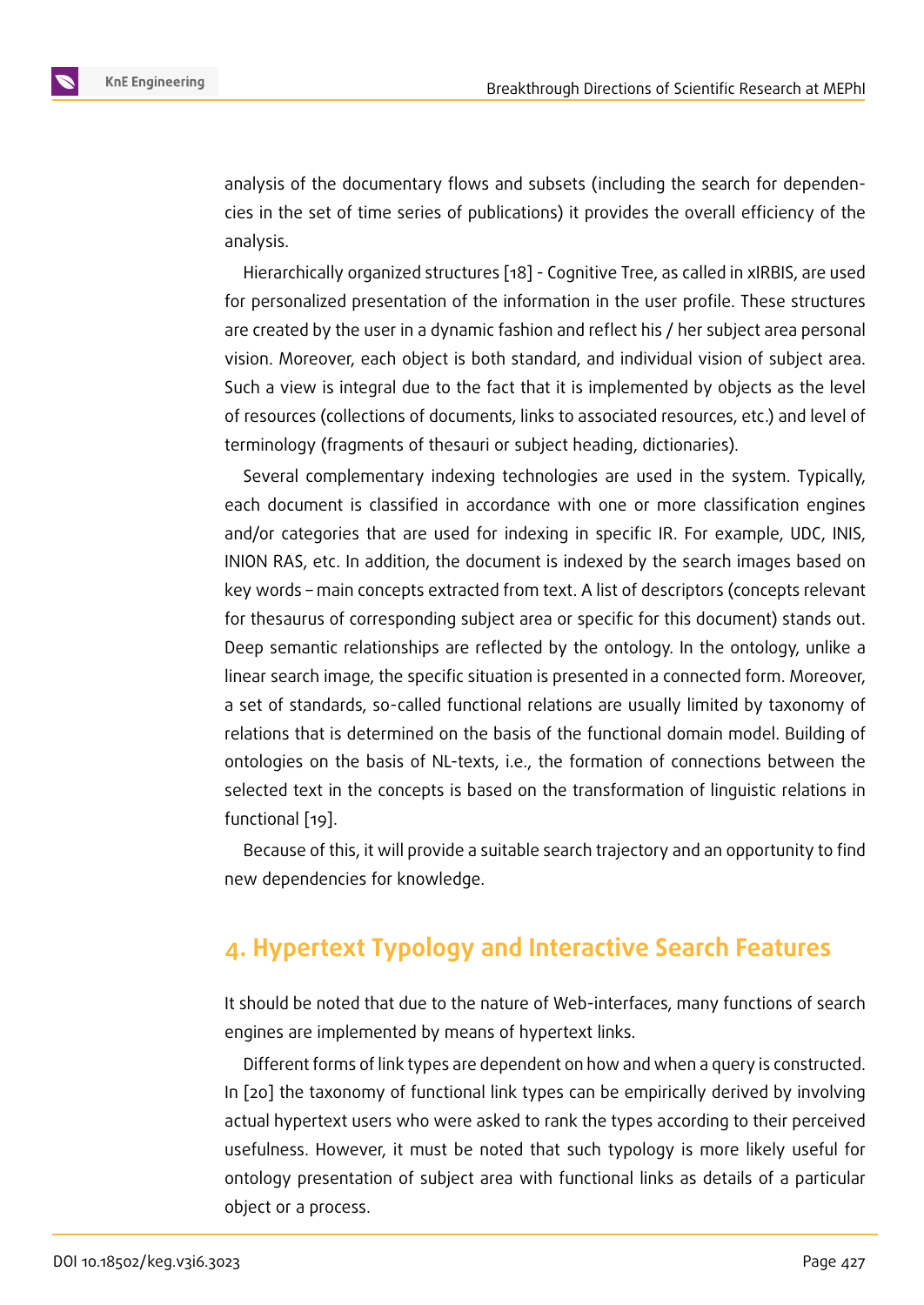To define suitable typology and so on to determines the diversity of links in general we consider the three level information architecture of a resource that are common to almost all professional IS&R. From the point of view of the nature and form of data representation (and therefore, search logic) classic architecture of information system includes three levels: the level of the actual documents (full text), search images level and meta-information level. The nature and logic of interrelations between the tiers' elements are displayed in Figure 1, where in parentheses some examples of the relations, characteristic for the automated or traditional information systems are presented.



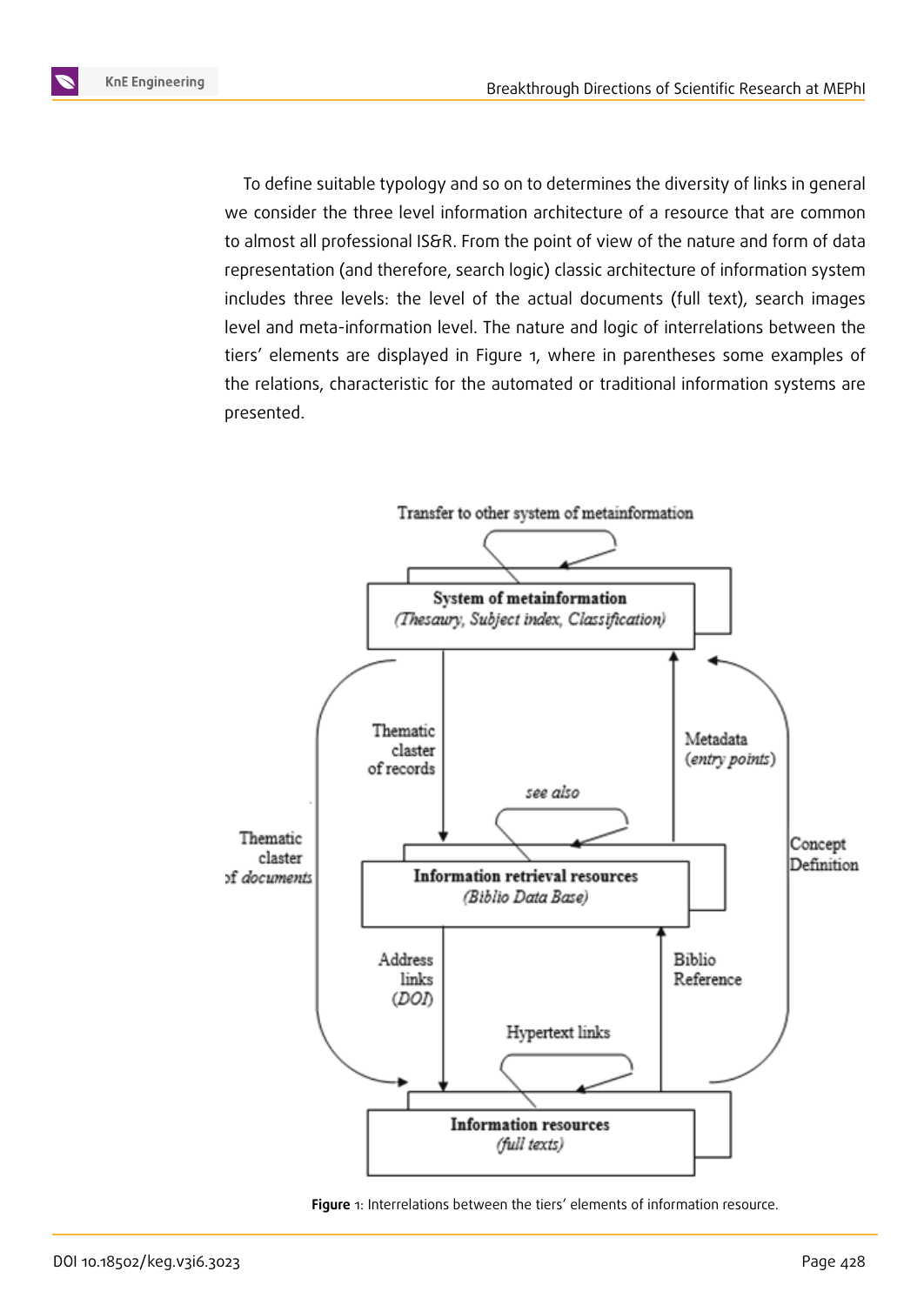

For example, links to other publications of the author, or the publication where his role was different (editor, supervisor, etc.) are structurally defined. Links to text fragments that contain the parameter name to search for semantically close to the text are context-defined. Another example is the ability to move from data points to documents that match that points. All this gives the opportunity to develop the search process directly as a result of the analysis.

In particular, the documents obtained at the next stage search can be used through the reference mechanisms for the extension of user space terminology. The two following technological solutions for the links implementation are used to identify the entry point to the information space.

- 1. Performed by the system during the issuance formation, under the corresponding rules specified by the scheme of information resource:
	- dynamically generated links (hypertext deterministic) search queries for documents containing the selected term;
	- indirect links established dynamically, for example, through some standard dictionary or search index;
	- dynamically resolved references (lookup or substitution) defined by the search function in the context of a specific document field.
- 2. User-initiated links to document elements allocated by the system in accordance with the dictionaries, controlled by the user:
	- by terms highlighting (color) within a document in accordance with the dictionaries (of the query terms, the operational lexicon, reflecting the interests of the user, for example), which allows to focus the user's attention, not only on the terms of the current query, but also on the terms alternative or corresponding more closely to the interests of the user;
	- by initiating a search for term, e.g., in Thesaurus, Glossary or the index, allowing to refine the understanding of the meaning of the term and other entry points.

Note that the first group of dynamic links represents queries that reflect typical (structurally-defined) communication. The second group (see example on Fig. 2) – quickly performs links and situational focused on the peculiarities of information needs of the user and his cognitive state.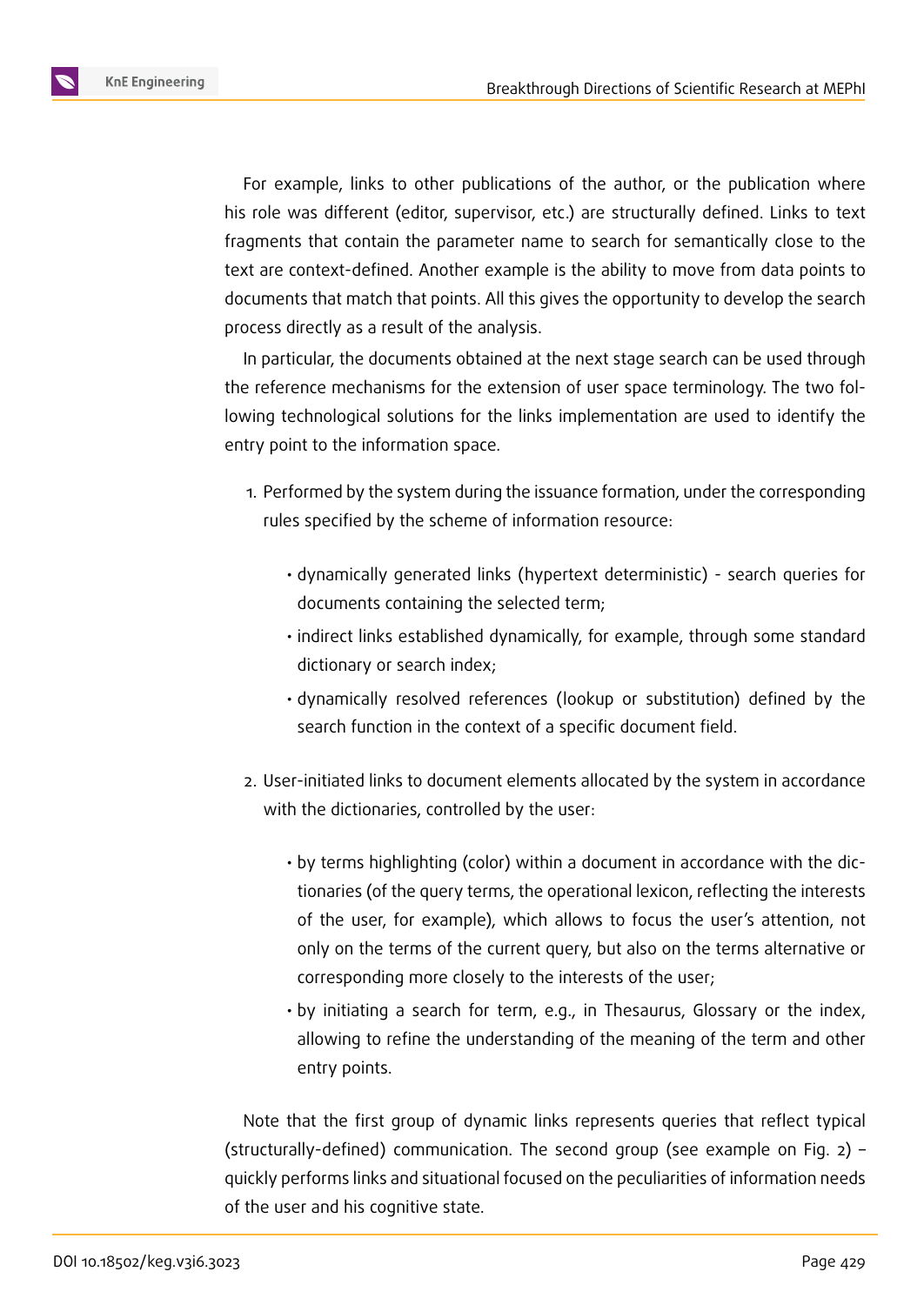

**Figure** 2: Example of different type links for xIRBIS system.

That is, the development of a query is essentially harmonizing of coordinates (multiple entry points) that are used on the one hand, by the creators of the IR, and on the other - by the user.

### **5. Technology of Links Creation and Use**

Technology of dynamic linking is based on query marking up directly on texts while they are being read and browsed [8].

The sentence that the link (i.e., the marked up text that was clicked on) occurs in is sent to a search engine as a query. It is assumed that a user selects a particular link due to his/her interest in the cont[en](#page-11-7)t surrounding the link.

Actually the links that are implemented on specific elements of the current document define the structural metadata of the resource.

The basis of the search navigation management and, in particular, the reference mechanism is the object model of the information environment. The aggregate model is a three-tier information system "user – IS&R – information resource", where IS&R should ensure the agreement between the parties.

The information environment consists of three components:

• associated external IR;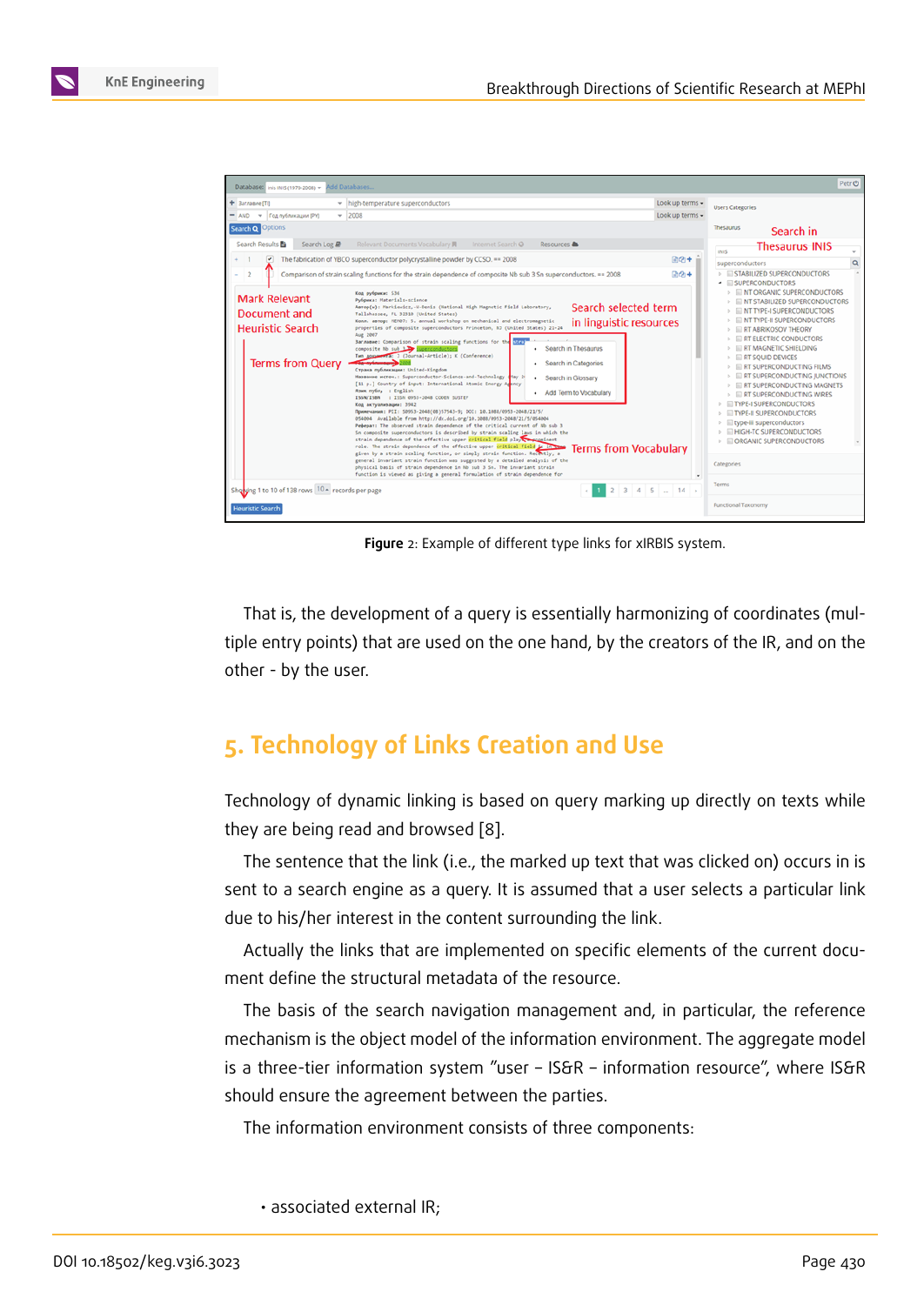

- a search engine of IS&R which supports search and navigation captures the search results, and supports the local information resources as well as gateways to associated resources;
- a user view on the problem systematized in a way reflecting his view About (mentioned above Cognitive Tree).

Metadata (description) of the information resource includes two components important for dynamic links:

- specification of associated resources;
- specification of local IR.

Specification of associated IR determines their occurrence in the interface of the system either in the form of links to go into the operating environment of this resource, or in the form of the function (for example, in the local menu) to call the search function to search the selected fragment of the current document. Specification includes a formal description of the syntax of information retrieval language and names of search fields, call method and the structural analysis of the response.

The functioning of local resource is based on the concept of the extended Document Object Model (DOM). The actual specification of a local resource is defined by the socalled "database scheme". The scheme defines a document as an ordered set of data fields. In addition, it also includes the browsing form, the interface form of the query and the model search entry point. For any database it is possible to have multiple schemas that enable both a variety of the document contents displays and quick shift of the search entry point.

To generate dynamic link on a fly a for a certain field of the browsed document the query template should be specified (in an associated database scheme) for this field. During the formation of output forms of the current document the value of the field for which hypertext reference is specified, will be inserted into the corresponding query template.

If a link is defined as a "lookup" found records in specified IR that are formatted in accordance with the specified schema, are included in the current document. A typical example is including in the browsed form of retrieved document the definition of the subject heading index (as decoding, explanation). A corresponding fragment of scheme presented by next XML-code:

```
<fld fldtype="val">
```
<fldname "SI" />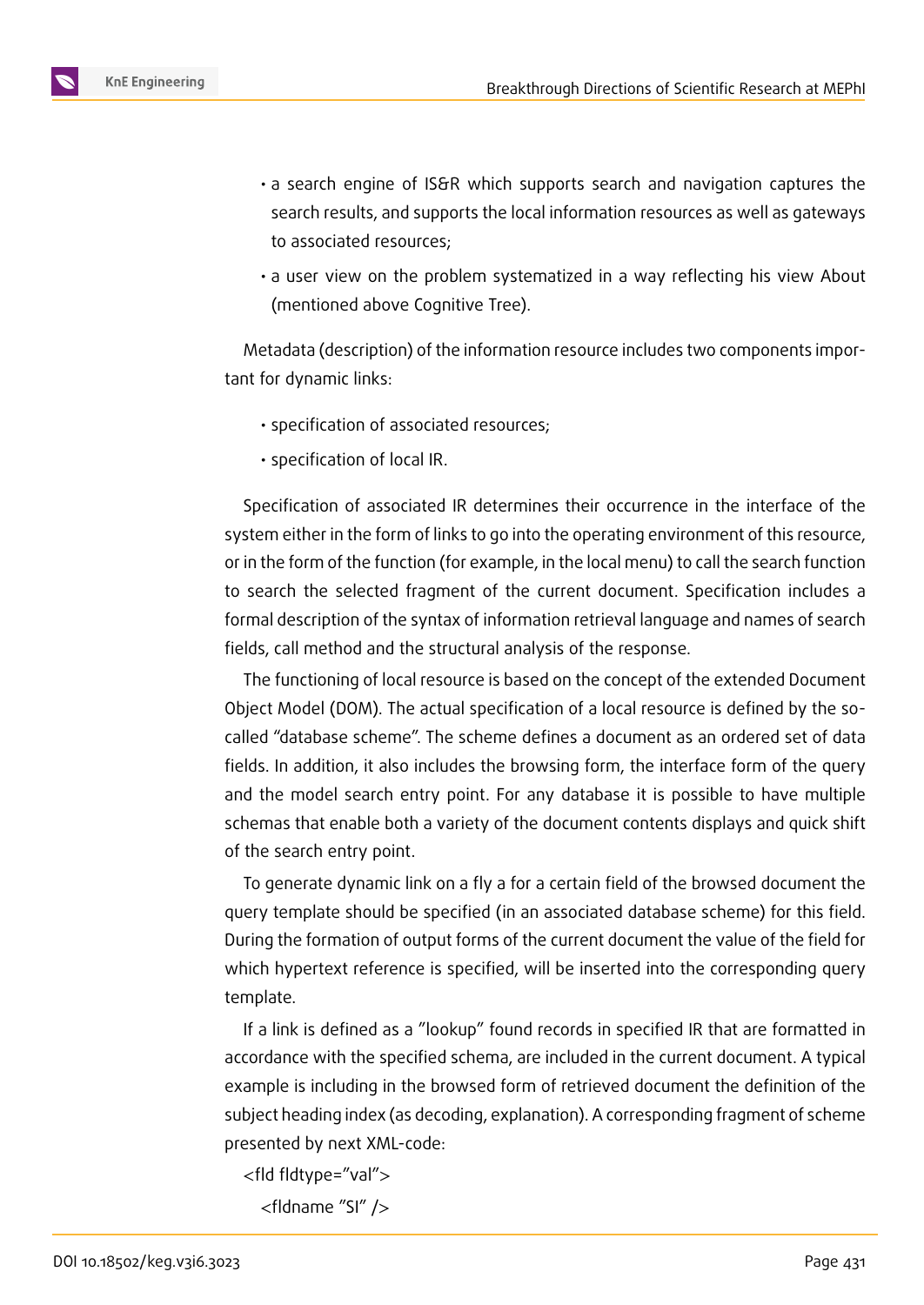```
<fldtitle "Subject Index" />
</fld>
      <!– lookup link –>
<fld fldtype="refval">
  <refbdname "SIbd" />
  <refquery "SI:#SI" />
  <schmname "SIvwbrief" />
  <fldtitle "Subject Index Headings" />
</fld>
```
This code specified an adding the heading (retrieved in SIbd – Subject Index data base) of Subject Index (assigned to browsing document) formatted according to DBscheme "SIvwbrief".

If a relationship is defined as a hypertext link, the URL request (which is formed in accordance with the template) is included in the form of the displayed document. A typical examples is represented by generated hypertext links to author web-site or to other author publications.

### **6. Summary**

As noted by [4] information searching is a subset of information-seeking, and in the context of information science, it refers to processes used for interrogating different information systems and channels in order to retrieve information. It is the most empirical and prag[ma](#page-11-3)tic part of information-seeking studies.

In general, not a single object, or technology can, if used in isolation, provide an comprehensive result. From one side, the structure and behavior of each of the abovementioned objects are obvious. Whereas from the other side, each of them has its specific construction technology and "element base", and therefore they cannot be integrated analytically.

In this sense, technologically simple tools of dynamic links are a good way of expanding search space. A significant factor is that the link creation mechanism is specified parametrically through the specification of the resource and is selected (i.e., controlled) by the user. Visual interactive interface provides both a documents view and a functionality to analyze group of documents and their relationships. Interface components also enable users to select in the resulting set the subject area he is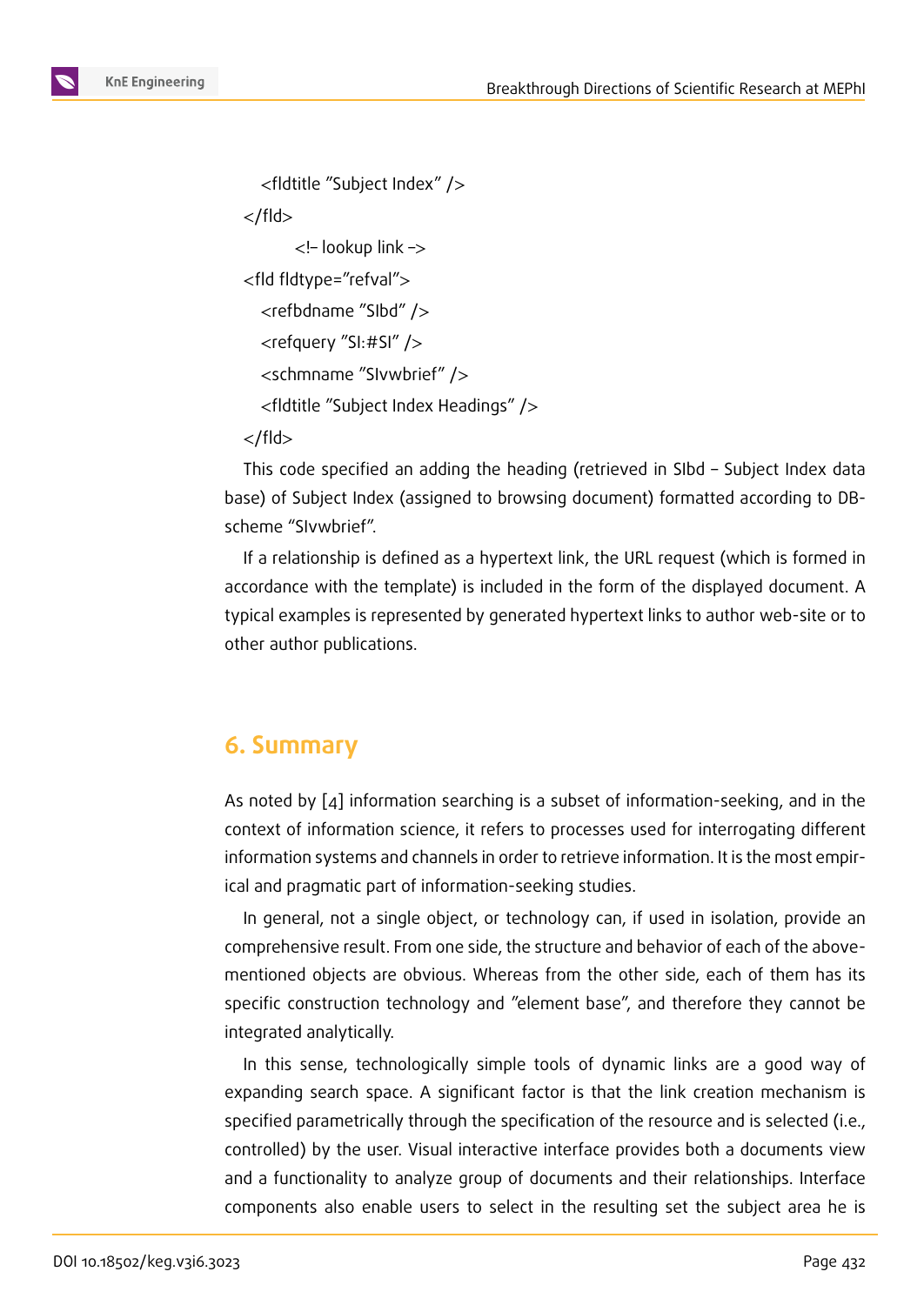

interested in by clicking elements values or their attributes. This reduces the dimension of analyzed area without loss of important information for the user.

### **References**

- <span id="page-11-0"></span>[1] Furnas, G.W., et al., 1987. The Vocabulary Problem in Human-System Communication. *Communications of the ACM*, 30, 964-971.
- <span id="page-11-1"></span>[2] Tailor, R.S., 1968. Question-negotiation and information seeking in libraries. *College and Research Libraries*, 29, 178-194.
- <span id="page-11-2"></span>[3] Mizzaro, S., 1998. How many relevances in information retrieval? *Interacting With Computers*, 10 (3), 305-322.
- <span id="page-11-3"></span>[4] Saracevic, T., Spink, A. and Wu, M-M., 1997. Users and intermediaries in information retrieval: What are they talking about? *User modeling. Proceedings of the Sixth International Conference, UM97*. New York: Springer, 43-54.
- <span id="page-11-4"></span>[5] Ingwersen, P., Jarvelin, K., 2005. The Turn: Integration of Information Seeking and Retrieval in Context, Dordrecht:Springer.
- <span id="page-11-5"></span>[6] Ghorab, M.R., et al., 2013. Personalised Information Retrieval: survey and classification. *User Modeling and User-Adapted Interaction*, 23 (4), 381–443.
- <span id="page-11-6"></span>[7] Maksimov, N.V., et al., 2014. Documentary information-analytical system xIRBIS: Software. *The state registration certificate of computer programs* No. 2014619640 from 17.09.2014.
- <span id="page-11-7"></span>[8] Golovchinsky G., Chignell M.H., 1993. Queries-r-links: Graphical Markup for Text Navigation. In: *Proceedings of INTERCHI'93, Amsterdam*, 454-460.
- <span id="page-11-8"></span>[9] Automatic generation of hypertext links to multimedia topic objects, 1998. US Patent #US 5815830 A.
- <span id="page-11-9"></span>[10] Dynamic generation of contextual links in hypertext documents, 2000. US Patent # US 6122647 A.
- <span id="page-11-10"></span>[11] Fonseca, B.M., et al., 2005. Concept-based interactive query expansion. In*: Proc. of the 14th ACM intl. conf. on Information and knowledge management*, *New York*, 696-703.
- [12] Grootjen, F.A., van der Weide, Th.P., 2006. Conceptual query expansion. *Data & Knowledge Engineering*, 56(2), 174-193.
- <span id="page-11-11"></span>[13] Stojanovic, N., 2005. Conceptual query refinement: The basic model. In: *Proceedings of WISE2005*, 404-417.
- <span id="page-11-12"></span>[14] Gauch, S., Chaffee, J. and Pretschner A., 2003. Ontology-Based Personalized Search and Browsing. *Web Intelligence and Agent Systems*, 1 (3/4), 219-234.